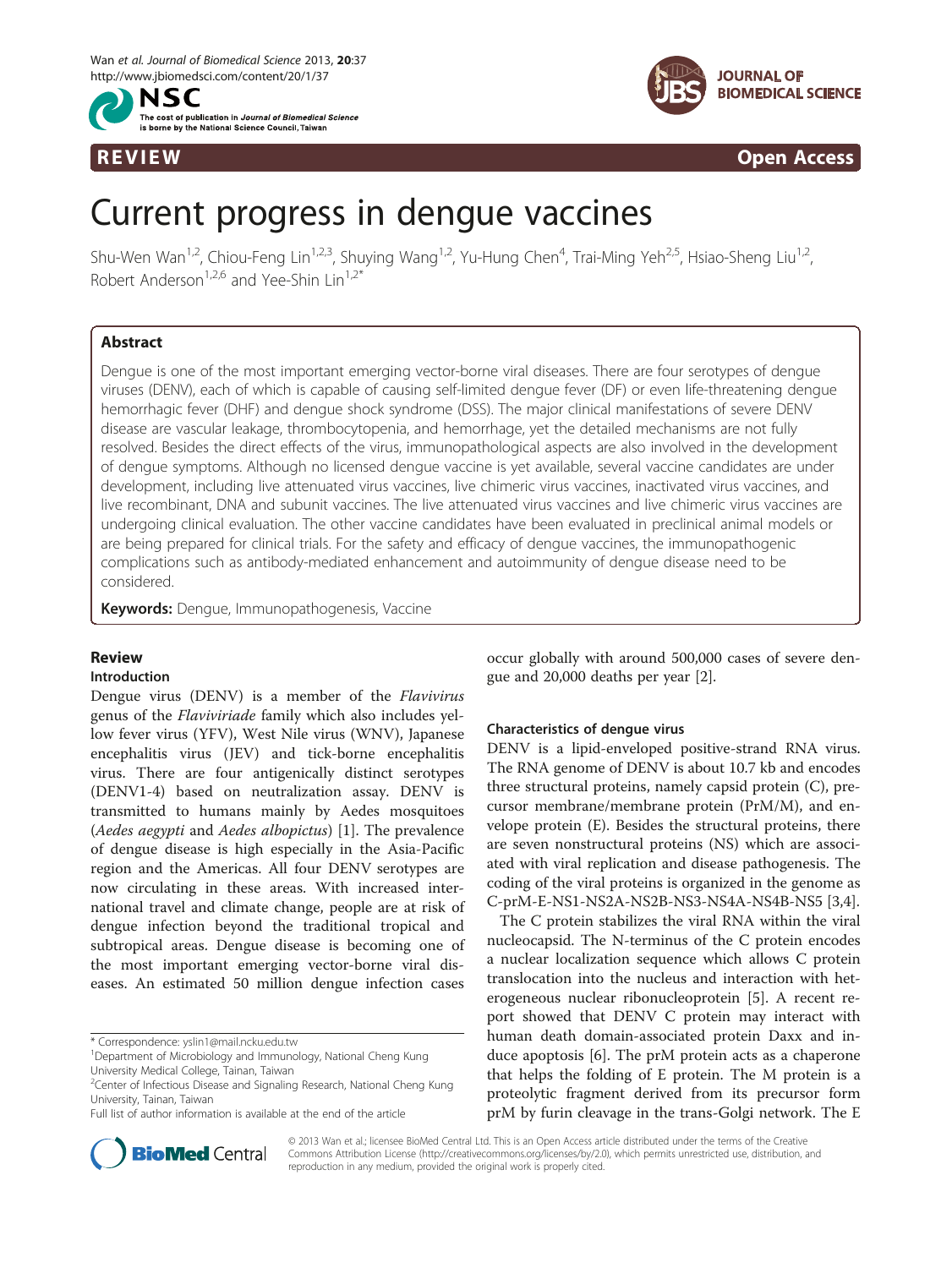protein is the major protein exposed on the virus surface and has three distinct structural domains. Domain I of the E protein is an eight-stranded β barrel and is structurally positioned between domain II and domain III. Domain II contains a dimerization region and a highly conserved fusion loop. Domain III consists of an immunoglobulin-like fold and is the proposed receptor binding domain [[4](#page-5-0),[7\]](#page-5-0).

The NS1 protein is a glycoprotein and is expressed in three forms: an endoplasmic reticulum (ER)-resident form, a membrane-anchored form, and a secreted form. In DENV-infected mammalian cells, NS1 is synthesized as a soluble monomer and is dimerized after posttranslational modification in the ER where it plays an essential role in viral replication (ER-resident form) [[8,9\]](#page-5-0). In infected mammalian cells, secreted NS1 (sNS1) exists as hexamers, and is another dominant target of humoral immunity [[10](#page-5-0)]. Soluble NS1 binds to the plasma membrane of uninfected cells by interactions with heparin sulfate and chondroitin sulfate E [\[11](#page-5-0)]. NS1 is expressed on the surface of infected cells as membrane-anchored form, possibly by a glycosylphosphatidyl inositol (GPI) anchor [\[12\]](#page-5-0) or lipid raft association [\[13](#page-5-0)]. The functions of surface expressed NS1 have been reported to include signal transduction [\[12\]](#page-5-0) and complement activation [\[11](#page-5-0)]. In addition, N-linked glycosylation of NS1 modulates its secretion, cell-surface expression, hexamer stability, and interaction with human complement [\[14](#page-5-0)].

NS2A can cleave itself from NS1 by its protease activity and at the same time properly processes NS1 in the ER [[15\]](#page-5-0). NS2A is also capable of blocking interferon (IFN)-mediated signal transduction [[16\]](#page-5-0). NS2B is a cofactor of NS3 which together form an active serine protease complex [\[17](#page-5-0)]. NS3 is a multifunctional protein with N-terminal protease domain, RNA 5′-triphosphatase, RNA helicase and RNA-stimulated NTPase domain in the C-terminal region. Protease activity is required to process the polyprotein precursor and is essential for viral replication [[18\]](#page-5-0). The helicase activity of NS3 is involved in viral replication and viral assembly [[19,](#page-5-0)[20\]](#page-6-0). Both NS4A and NS4B may be involved in blocking IFN- $\alpha/\beta$ -induced signal transduction [\[16](#page-5-0)[,21](#page-6-0)]. However, NS4B can modulate viral replication by its interaction with NS3 [[22\]](#page-6-0). NS5 is the largest and most conserved DENV protein. It encodes two distinct enzyme activities, i.e. S-adenosyl methyltransferase which can methylate the 5′end of viral RNA [\[23](#page-6-0)] and RNAdependent RNA polymerase [\[24\]](#page-6-0).

# Dengue disease manifestation and classification

Infection with DENV may cause mild DF with an onset of fever accompanied by severe headache, retro-orbital pain, myalgia, arthralgia, abdominal pain, rash, and minor hemorrhage in the form of petechiae, epistaxis, or

gingival bleeding. Leukopenia and thrombocytopenia may occasionally be observed in DF patients [[25\]](#page-6-0). Severe DHF/DSS generally occurs in those patients who are secondarily infected with a different DENV serotype. However, DHF/DSS may still occur in primary infection [[26\]](#page-6-0). DHF is characterized by all the symptoms of DF but also shows severe bleeding, thrombocytopenia, plasma leakage and organ involvement. Traditionally, there are four grades for classifying DHF. Grades I and II of DHF represent relatively mild cases without shock, whereas grades III and IV of DHF are more severe and might develop to disseminated intravascular coagulation [[27,28\]](#page-6-0). The WHO recently reclassified dengue due to difficulties in applying the old classification in the clinical situation [[29,30\]](#page-6-0). The new guidelines focus on levels of disease severity and cases are classified as dengue without warning sign, dengue with warning sign, and severe dengue. Patients with severe plasma leakage, severe bleeding or severe organ involvement are defined as severe dengue. The new classification system emphasizes the early recognition of potential manifestations. Therefore, recent reports indicate higher sensitivity using the revised classification [[31](#page-6-0)]. Early prediction is very important to avoid unnecessary hospitalization, especially in hyper-endemic areas. However, whether the new guidelines reduce the specificity of dengue confirmation needs to be further evaluated.

## Dengue virus pathogenesis

The complicated pathogenesis of DHF/DSS is not fully resolved. However, several hypotheses for the pathogenesis of DENV infection have been proposed, including viral pathogenesis and immunopathogenesis, which play significant roles in major manifestations of DHF/DSS, such as hemorrhage, thrombocytopenia, plasma leakage and organ impairment [[32-35](#page-6-0)].

# Viral pathogenesis

Viral pathogenesis indicates the pathology directly caused by the virus which is subject to serotypic or genotypic differences. Differences in transmission efficiency and disease expression between the four serotypes are still uncertain, but DENV-2 and DENV-3 have been associated with an outbreak of severe dengue [\[36\]](#page-6-0). Viral genetic and structural differences might contribute to virus variation and influence human disease severity [[37-40](#page-6-0)]. The affinity of DENV for host receptors might affect virus infectivity as well as virulence. Recent studies indicated that certain mutations in the E and NS3 proteins altered the virulence of DENV by enhancing binding activity to host cells and increasing viral replication [[41\]](#page-6-0).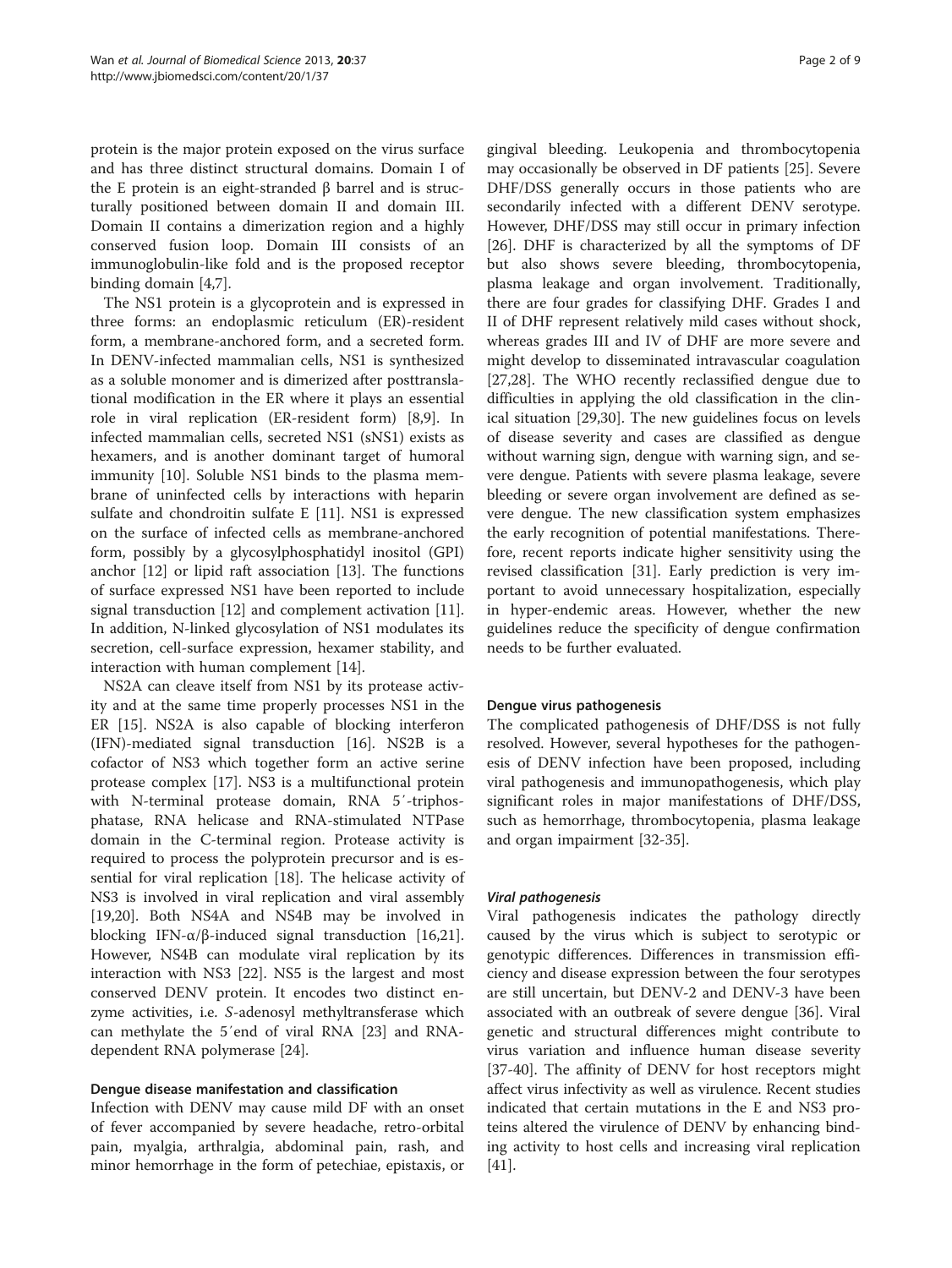## Immunopathogenesis

The critical phase of dengue disease is not observed at the peak of viremia but rather when the viral burden has started to decline. This has led to the suggestion that immune responses are not only responsible for virus clearance but also contribute to pathogenesis. The adaptive immune responses, inflammatory mediators and autoimmunity are important factors involved in immunopathogenesis [[34,42\]](#page-6-0).

The adaptive immune responses play important roles in the immunopathogenesis of dengue disease. Antibody-dependent enhancement (ADE) is a well-known phenomenon of dengue pathogenesis. From epidemiological studies, the presence of preexisting heterologous antibodies (Abs) which fail to neutralize the current infecting serotype is a major factor for developing DHF/ DSS in both infants and adults [\[43\]](#page-6-0). Those subneutralizing Abs enhance viral uptake by Fcγ receptor (FcγR)-dependent [[43](#page-6-0)] or FcγR-independent mechanisms [\[44\]](#page-6-0). Recently, a new hypothesis (termed intrinsic ADE) postulates that FcγR-mediated DENV internalization suppresses innate immunity, increases interleukin-10 production and biases T-helper-1 (Th1) responses to Th2 responses, leading to both high levels of viral load and Abs in dengue patients [\[45](#page-6-0)-[47\]](#page-6-0). In addition to neutralizing and infection-enhancing Abs, memory T cells which cross-react with heterologous viruses could provide partial protective immunity, as well as cause immunopathology [[48\]](#page-6-0). Secondary dengue infections show predominant expansion of T cells with low affinity for the current infecting serotype and high affinity for the previously infected DENV serotype (known as original antigenic sin) [\[49\]](#page-6-0). Numerous studies showed that the cross-reactive T cells produce high concentrations of inflammatory cytokines which might correlate with plasma leakage in severe dengue [[50-53](#page-6-0)]. DENV-specific human CD4<sup>+</sup> cytotoxic T cell clones have been demonstrated to not only produce cytokines but also lyse bystander target cells in vitro [\[54\]](#page-6-0).

Several studies have shown that patients with severe dengue have elevated plasma markers, such as cytokines, chemokines, soluble receptors, coagulation and endothelial markers [\[27,55](#page-6-0)-[57](#page-6-0)]. The abnormal production of plasma markers mainly comes from monocytes [[58\]](#page-6-0), T cells [\[50-53](#page-6-0)], mast cells [[59\]](#page-6-0), and neutrophils [[60](#page-6-0)]. High levels of C3a and C5a have also been measured in dengue patients' plasma [[11](#page-5-0)[,61](#page-6-0)]. In addition, complement could be activated by soluble NS1 and anti-DENV NS1 Abs on DENV-infected endothelial cells [[61](#page-6-0),[62](#page-6-0)].

Autoantibodies and molecular mimicry represent another contributory factor in dengue disease pathogenesis. Autoantibodies against platelets [[63-65\]](#page-6-0), endothelial cells [[66,](#page-6-0)[67](#page-7-0)] and coagulatory molecules [[66](#page-6-0),[68](#page-7-0)-[70\]](#page-7-0) have been observed in dengue patient sera and associated with severe dengue. Molecular mimicry between platelets, endothelial cells or coagulatory molecules with NS1, prM and E proteins may explain the crossreactivity of anti-NS1, anti-prM or anti-E Abs to host proteins. The consequences arising from these crossreactive Abs include platelet dysfunction, endothelial cell apoptosis, coagulation defect, and macrophage activation [[42,57,](#page-6-0)[71,72\]](#page-7-0)

## Protective immune responses

Both humoral and cellular immunity contribute to DENV clearance and protection. The E protein is the major component on the surface of DENV virion and is a dominant target of Ab responses against DENV. E protein binds to cellular receptors and mediates fusion between viral envelope and cellular membrane during viral entry [[55,](#page-6-0)[73-75](#page-7-0)]. Passive immunization with anti-E Abs provides protection against DENV infection in mice [[76\]](#page-7-0). Although the NS1 protein is not a component of the virion, the NS1 protein is expressed on the surface of infected cells [[12](#page-5-0)] and is secreted into the circulation [[10\]](#page-5-0). Abs against NS1 can trigger complement-mediated lysis of DENV-infected cells in vitro and protect mice from DENV challenge [[77\]](#page-7-0). In addition, monoclonal Abs against prM/M have been shown to provide protection against DENV challenge [[78](#page-7-0)].

Infection with DENV results in the development of  $CD4^+$  and  $CD8^+$  T cell responses against multiple viral proteins, of which the NS3 protein appears to be immunodominant [\[79\]](#page-7-0). The effector functions of DENVspecific T cells include cytokine production and target cell lysis [\[55\]](#page-6-0). Both DENV-specific CD4<sup>+</sup> and CD8<sup>+</sup> T cells protect mice from DENV infection; however CD8<sup>+</sup> T cells are more efficient [[80-83](#page-7-0)]. Recent studies further demonstrated that both cross-reactive B and T cells provide protection against a secondary heterotypic DENV infection [[84,85\]](#page-7-0).

## The challenges of dengue vaccine development

The ideal dengue vaccine should provide long-term homotypic and heterotypic protection. Therefore, there are several factors which require consideration. First, the vaccine must be protective against each of the four DENV serotypes to reduce the risk of ADE. Second, the immunization should be safe and not cause unacceptable side-effects caused by cross-reactive Abs or crossreactive T cells. Third, the cost should be affordable to the individuals who most need the vaccines [\[86,87](#page-7-0)]. There are still several obstacles for the development of dengue vaccines. One is that the complicated pathogenesis is not fully understood. Another hindrance is the lack of suitable animal models. DENV can infect nonhuman primates but does not replicate well or cause marked disease. For reasons of cost and convenience,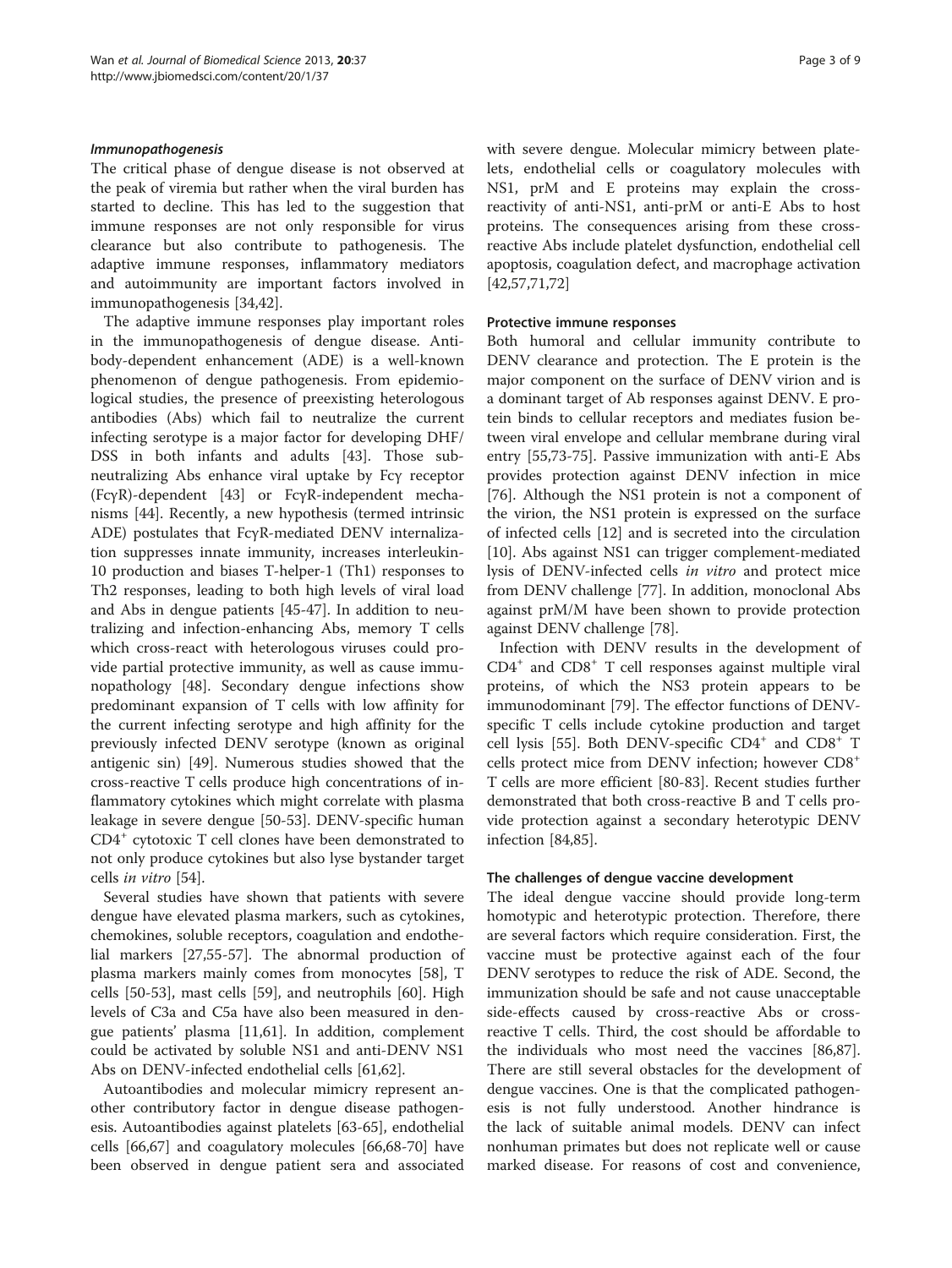mouse models have been used to test vaccine candidates prior to testing in nonhuman primates. In general, immunocompetent mice are the more suitable models to test the immunogenicity of a vaccine. However, DENV replicates poorly in these mice. Recent progress has been made in modeling dengue in mice, using transgenic, knockout and humanized approaches [\[88](#page-7-0)]. One recently described mouse model explored the use of intravenous, intraperitoneal, intracerebal or intradermal inoculation of DENV, resulting in liver pathology, neurological symptoms, thrombocytopenia, or hemorrhage [[89](#page-7-0),[90](#page-7-0)]. In addition, the SCID-tumor mouse model has been tested for live-attenuated dengue vaccine [[91](#page-7-0)] and the immunocompromised mouse model AG129 has been developed for vaccine testing [\[92](#page-7-0)].

## Current vaccine progress

Although no licensed dengue vaccine is yet available, several vaccine candidates are under development. These include live attenuated virus vaccines, live chimeric virus vaccines, inactivated virus vaccines, and live recombinant, DNA and subunit vaccines [\[93](#page-7-0)]. Live viral vaccines have advanced to clinical trials, but have shown problems, such as unequal immunogenicity of the four serotypes and viral interference among the four serotypes in tetravalent formulations. Non-viral vaccines have also been proposed and developed for safety reasons. This includes subunit vaccines that mostly focused on the E protein or its derivatives. However, the difficulty of eliciting balanced levels of neutralizing Abs to each of the four serotypes remains a major concern. NS1 is another subunit vaccine candidate that it is not a virionassociated protein and it has no ADE effects [[30\]](#page-6-0).

## Live attenuated virus vaccines

Live attenuated virus vaccines contain weakened viruses that still can induce adaptive immune responses to both structural and nonstructural proteins. The replication of live attenuated viruses should be sufficiently restricted to avoid pathological effects. One of the most successful examples of a live attenuated virus vaccine is the 17D strain of YFV, another member of the flavivirus family [[94\]](#page-7-0). Unfortunately the search for an equally successful attenuated dengue vaccine has proven more elusive. In pre-clinical study, live attenuated viruses derived from serially passaged DENV in primary dog kidney (PDK) cells were inoculated in rhesus monkeys to test for viremia and immune responses [[95](#page-7-0)]. Investigators at Mahidol University in Bangkok, Thailand and the Walter Reed Army Research Institute (WRAIR) group in the USA independently developed attenuated DENV vaccine candidates by passage in tissue culture cells for each serotype of DENV [\[96,97\]](#page-7-0). Tetravalent dengue vaccine formulations produced by the Mahidol group were used

for Phase I and II clinical trials in Thai adults and children. Not all of the volunteers seroconverted to all four DENV serotypes and some showed unacceptable reactogenicity. Consequently, further clinical testing was stopped [[98-100\]](#page-7-0). The WRAIR-produced tetravalent dengue vaccine formulation also showed problems of unbalanced immunogenicity and reactogenicity [\[97](#page-7-0)]. New formulations seem to be safe and immunogenic in a Phase II study, however, the protective efficacy needs to be further evaluated [\[101](#page-7-0)].

A more modern approach is based on site-directed mutagenesis of the viral genome to cause attenuation. A deletion of 30 nucleotides (Δ30) in the 3′-untranslated region of DENV4 was first demonstrated to attenuate DENV4, named as DEN4Δ30 [[102\]](#page-7-0), and used in Phase I clinical evaluation [[103\]](#page-7-0). However, while this strategy resulted in attenuation for DENV1 and DENV4, with retained immunogenicity, it was less successful for DENV2 and DENV3 [\[102,104-106](#page-7-0)]. Hence, an alternative chimeric strategy for DENV2 and DENV3 was designed using the Δ30DEN4 as genetic backbone for DENV2 and DENV3 (designated as DEN2/4Δ30 and DEN3/4Δ30). These monovalent DENV vaccines (DEN1Δ30, DEN2/4Δ30, DEN3/4Δ30 and DEN4Δ30) have been tested for attenuation and immunogenicity in animal models and humans, and the attenuated tetravalent DENV vaccine admixtures are currently in Phase I clinical studies [[30,](#page-6-0)[107\]](#page-7-0).

# Live chimeric virus vaccines

The most advanced product so far, Sanofi Pasteur's ChimeriVax Dengue tetravalent vaccine (CVD1-4) utilized the licensed YFV 17D vaccine as backbone, each expressing the prM and E genes of one of the four DENV serotypes. Pre-clinical studies demonstrated that the tetravalent vaccine is genetically and phenotypically stable [[108](#page-7-0),[109](#page-8-0)], less neurovirulent than YFV 17D [[110](#page-8-0)], and immunogenic in monkeys [[111\]](#page-8-0). In Phase I studies, the tetravalent CVD vaccine appeared safe with relatively low viremia [\[112-114](#page-8-0)]. Recently, however, Phase II study showed only 30 percent effectiveness and efficacies against only DENV1, 3 and 4 serotypes [\[115](#page-8-0)]. These results indicate that the Sanofi dengue vaccine still carries the risk of ADE and needs more testing, modification and/or clinical trials especially in dengue-endemic countries [\[116](#page-8-0)].

## Inactivated virus vaccines

Inactivated virus vaccines have two advantages over live virus vaccines, i.e. no possibility of reverting to virulence (safety) and relative ease of inducing balanced immune responses (for tetravalent vaccines). However, some challenges remain, such as lack of the immunity to NS proteins and a requirement of adjuvants for enhancing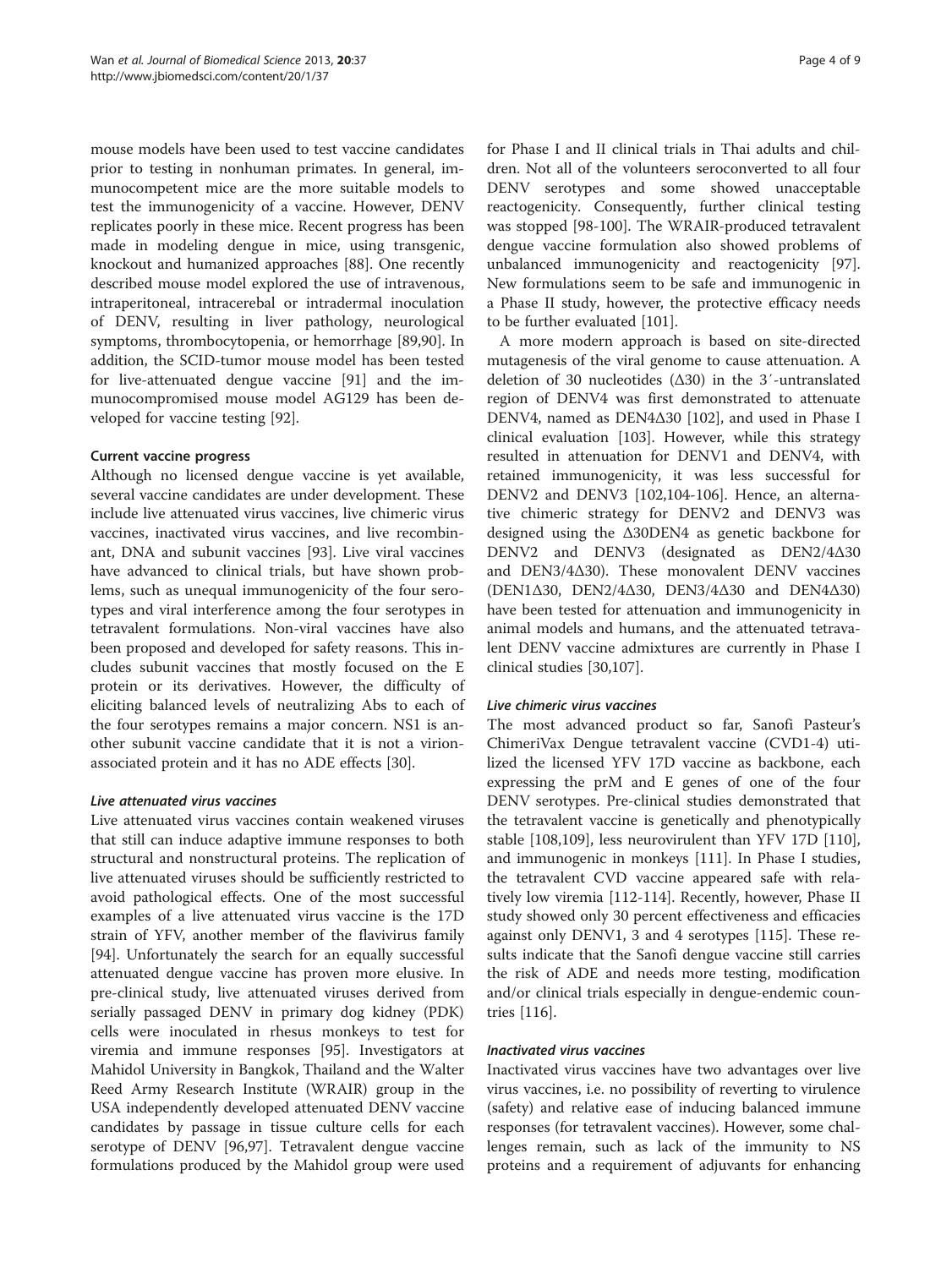<span id="page-4-0"></span>immunogenicity. A purified, inactivated DENV2 vaccine has been shown to be immunogenic and protective in mice and rhesus monkeys [[117\]](#page-8-0) as well as formulated with adjuvants for inducing higher levels of neutralizing Abs and protection against viraemia [[118\]](#page-8-0).

## Live recombinant, DNA and subunit vaccines

Recent advances in molecular biology have spurred dengue vaccine efforts using live recombinant, DNA and subunit vaccines. Generally, the DENV E protein is used as the major immunogen. Certain live viral vectors, such as adenovirus, alphavirus and vaccinia virus are designed for direct administration to the host and have been engineered to express DENV E protein for further evaluation as vaccines [\[119](#page-8-0)-[121\]](#page-8-0). In addition, recombinant E proteins expressed from yeast and insect cells have been used to test for immunogenicity [[122-124\]](#page-8-0) and protective efficacy [[124,125](#page-8-0)] in animal models. Truncated E proteins (DEN-8E) produced for all serotypes have been developed with aluminum hydroxide (adjuvant) as tetravalent vaccine formulations [\[125](#page-8-0)].

The domain III of the DENV E protein (EDIII) is the proposed receptor binding domain and elicits neutralizing Abs [\[30\]](#page-6-0). It has been demonstrated that immunization with recombinant EDIII induces protective Abs against DENV in both mouse [\[126\]](#page-8-0) and nonhuman primate models [\[127\]](#page-8-0). To develop a tetravalent subunit vaccine, Leng et al. have prepared a consensus EDIII (cEDIII) protein by aligning amino acid sequences from

different isolates of the four serotypes of DENV. They showed that the novel cEDIII successfully elicited crossneutralizing Ab responses against four serotypes in a mouse model [\[128](#page-8-0)] and neutralizing Ab responses against DENV-2 in a nonhuman primate model [[129](#page-8-0)]. An engineered heterologous lipoprotein (recombinant lipo-EDIII) which is EDIII protein fused with lipid signal peptides was reported to induce higher levels of neutralizing Abs than EDIII protein formulated with alum adjuvant [\[130](#page-8-0)]. Combining the tetravalent and adjuvant effects, a novel single-dose dengue subunit vaccine (lipocEDIII) was demonstrated to neutralize the four serotypes of DENV and induce memory immune responses [[131\]](#page-8-0). However, recent studies indicated that EDIIIspecific Abs do not constitute a large percentage in the dengue patient sera and only contribute to a small pro-portion of DENV neutralization in vitro [\[132-134](#page-8-0)]. Thus, the main epitope of DENV for neutralizing Abs in the human as well as the applicability of EDIII-based vaccines remain to be defined.

NS1 is not a structural component of the virion, and therefore, does not contribute to ADE. Anti-DENV NS1 Abs are potentially protective antibodies since they trigger complement-mediated lysis of DENV-infected cells [[77\]](#page-7-0). Several studies indicated that passive immunization with anti-NS1 Abs [[131\]](#page-8-0), DNA vaccine against NS1 proteins [\[135-138](#page-8-0)], or recombinant vaccinia virus expressing NS1 [[139\]](#page-8-0) and active immunization with NS1 proteins [[77,](#page-7-0)[140\]](#page-8-0) could provide protection in mice against DENV

| Approach                          | <b>DENV</b> inoculation               | Mouse   | Outcome                      | Reference |
|-----------------------------------|---------------------------------------|---------|------------------------------|-----------|
| Monoclonal anti-NS1 Abs           | DENV2 (NGC) 100 IC <sub>50</sub> i.c. | BALB/c  | 50-93% Survival              | [135]     |
| DNA vaccine:                      | <b>DENV2 (PL046)</b>                  | C3H/HeN | pD2NS1: 50% Survival         | [136]     |
| pD2NS1                            | $10^7$ PFU i. p.                      |         | 50% Morbidity                |           |
| $pD2NS1 + pIL12$                  |                                       |         | pD2NS1 + plL12: 80% Survival |           |
|                                   |                                       |         | 20% Morbidity                |           |
| DNA vaccine: pcTPANS1             | DENV <sub>2</sub> (NGC)               | BALB/c  | 50% Survival                 | [137]     |
|                                   | 4,32 log <sub>10</sub> PFU i.c.       |         |                              |           |
| DNA vaccine: pcTPANS1*            | DENV <sub>2</sub> (NGC)               | BALB/c  | pcTPANS1: 96.7% Survival     | [138]     |
| pcENS1**                          | 4,32 $log_{10}$ PFU i.c.              |         | 10%Morbidity                 |           |
|                                   |                                       |         | pcEN1: 86.7% Survival        |           |
|                                   |                                       |         | 27% Morbidity                |           |
| Vaccinia Virus:                   | DENV4 (H241)                          | BALB/c  | 67% Survival                 | [139]     |
| vNS1-15% NS2a                     | 100 $C_{50}$ i.c.                     |         |                              |           |
| $r$ NS1 + CFA (adjuvant)          | DENV <sub>2</sub> (NGC)               | BALB/c  | 88% Survival                 | $[77]$    |
|                                   | Lethal dose i.c.                      |         | 18% morbidity                |           |
| $r$ NS1 + LT $_{G33D}$ (adjuvant) | DENV <sub>2</sub> (NGC)               | BALB/c  | 50% Survival                 | $[140]$   |
|                                   | 4,32 $log_{10}$ PFU i.c.              |         | 80% Morbidity                |           |

Table 1 Summary of NS1 subunit vaccine applications in mouse models

\*TPA human tissue plasminogen activator, a secretory signal sequence.

\*\*pcENS1: encoding the C-terminal E protein plus the NS1 region.

i.c intracerebal, i.p intraperitoneal.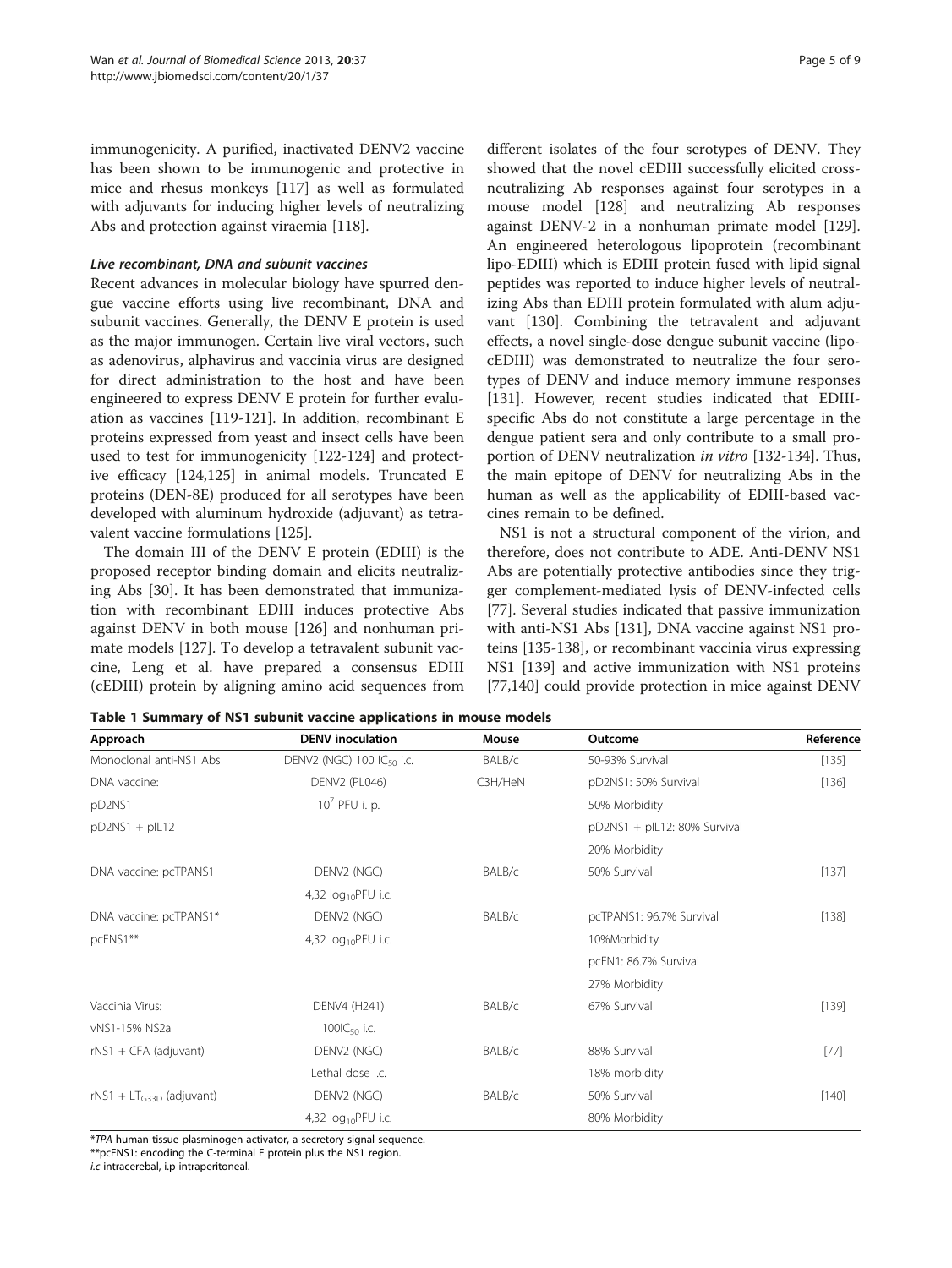<span id="page-5-0"></span>challenge (Table [1\)](#page-4-0). However, anti-NS1 Abs still have some pathogenic effects as determined both in vitro and in vivo due to cross-reactivity with host proteins [[57,](#page-6-0)[71,](#page-7-0)[141\]](#page-8-0). A safe dengue NS1-based vaccine would likely require the deletion or modification of crossreactive epitopes. In our studies, we have tested the immunogenicity, pathogenic and protective effects of full-length DENV NS1 and NS1 lacking the C-terminal amino acid residues 271-352 (designated ΔC NS1). Results showed that the immunogenicity of ΔC NS1 was similar to that of full-length DENV NS1 but, most importantly, ΔC NS1 did not induce pathogenic effects as assayed by cross-reactivity or bleeding tendency [\[142](#page-8-0)]. In addition, passive immunization with anti-ΔC NS1 Abs provides protection against DENV infection in a hemorrhagic mouse model (unpublished data). We are currently evaluating the application of ΔC NS1 protein for vaccine development.

Another alternative approach is the production of fusion proteins, such as E-NS1 proteins expressed by E coli [\[143\]](#page-8-0) and prM-E-NS1 proteins encoded by DNA vaccine [[144](#page-8-0)] which provide protection in mice. However, the cross-protection against other serotypes needs to be further investigated.

# Conclusions

Although no licensed dengue vaccine is yet available, the ever-increasing knowledge of dengue pathogenesis, is providing more insights into improved vaccine design. Important aspects of dengue vaccine development include common features such as immunogenicity, reactogenicity and protective efficacy but also dengueunique features such as the heterotypic nature of the virus, the risk of ADE and cross-reactivity with host proteins. Furthermore, all of these aspects should ideally be tempered with considerations of cost and stability.

#### Competing interests

The authors declare that they have no competing interests.

#### Authors' contributions

All authors discussed and designed the concept. SWW, CFL, RA and YSL collected information and prepared the manuscript. SWW wrote the manuscript. All authors read and approved the final manuscript.

#### Acknowledgements

This work was supported by Grants NSC101-2325-B-006-006, NSC101-2321- B-006-002 and NSC101-2321-B-006-031 from the National Science Council, Taiwan, and DOH102-TD-B-111-002 from Multidisciplinary Center of Excellence for Clinical Trial and Research, Department of Health, Taiwan.

#### Author details

<sup>1</sup>Department of Microbiology and Immunology, National Cheng Kung University Medical College, Tainan, Taiwan. <sup>2</sup>Center of Infectious Disease and Signaling Research, National Cheng Kung University, Tainan, Taiwan. <sup>3</sup>Institute of Clinical Medicine, National Cheng Kung University Medical College, Tainan, Taiwan. <sup>4</sup>Department of Biochemistry and Molecular Biology, National Cheng Kung University Medical College, Tainan, Taiwan. 5 Department of Medical Laboratory Science and Biotechnology, National Cheng Kung University Medical College, Tainan, Taiwan. <sup>6</sup> Departments of

Microbiology & Immunology and Pediatrics, and Canadian Center for Vaccinology, Dalhousie University, Halifax, Nova Scotia, Canada.

Received: 26 March 2013 Accepted: 13 May 2013 Published: 13 June 2013

#### References

- Simmons CP, Farrar JJ, Nguyen vV, Wills B: Dengue. N Engl J Med 2012, 366:1423–1432.
- 2. Guzman MG, Halstead SB, Artsob H, Buchy P, Farrar J, Gubler DJ, Hunsperger E, Kroeger A, Margolis HS, Martinez E, et al: Dengue: a continuing global threat. Nat Rev Microbiol 2010, 8:S7–S16.
- Henchal EA, Putnak JR: The dengue viruses. Clin Microbiol Rev 1990, 3:376–396.
- Clyde K, Kyle JL, Harris E: Recent advances in deciphering viral and host determinants of dengue virus replication and pathogenesis. J Virol 2006, 80:11418–11431.
- 5. Chang CJ, Luh HW, Wang SH, Lin HJ, Lee SC, Hu ST: The heterogeneous nuclear ribonucleoprotein K (hnRNP K) interacts with dengue virus core protein. DNA Cell Biol 2001, 20:569–577.
- 6. Netsawang J, Noisakran S, Puttikhunt C, Kasinrerk W, Wongwiwat W, Malasit P, Yenchitsomanus PT, Limjindaporn T: Nuclear localization of dengue virus capsid protein is required for DAXX interaction and apoptosis. Virus Res 2009, 147:275–283.
- 7. Kaufmann B, Rossmann MG: Molecular mechanisms involved in the early steps of flavivirus cell entry. Microbes Infect 2011, 13:1–9.
- 8. Winkler G, Maxwell SE, Ruemmler C, Stollar V: Newly synthesized dengue-2 virus nonstructural protein NS1 is a soluble protein but becomes partially hydrophobic and membrane-associated after dimerization. Virology 1989, 171:302–305.
- 9. Welsch S, Miller S, Romero-Brey I, Merz A, Bleck CK, Walther P, Fuller SD, Antony C, Krijnse-Locker J, Bartenschlager R: Composition and threedimensional architecture of the dengue virus replication and assembly sites. Cell Host Microbe 2009, 5:365-375.
- 10. Flamand M, Megret F, Mathieu M, Lepault J, Rey FA, Deubel V: Dengue virus type 1 nonstructural glycoprotein NS1 is secreted from mammalian cells as a soluble hexamer in a glycosylation-dependent fashion. J Virol 1999, 73:6104–6110.
- 11. Avirutnan P, Punyadee N, Noisakran S, Komoltri C, Thiemmeca S, Auethavornanan K, Jairungsri A, Kanlaya R, Tangthawornchaikul N, Puttikhunt C, et al: Vascular leakage in severe dengue virus infections: a potential role for the nonstructural viral protein NS1 and complement. J Infect Dis 2006, 193:1078–1088.
- 12. Jacobs MG, Robinson PJ, Bletchly C, Mackenzie JM, Young PR: Dengue virus nonstructural protein 1 is expressed in a glycosyl-phosphatidylinositol-linked form that is capable of signal transduction. FASEB J 2000, 14:1603–1610.
- 13. Noisakran S, Dechtawewat T, Avirutnan P, Kinoshita T, Siripanyaphinyo U, Puttikhunt C, Kasinrerk W, Malasit P, Sittisombut N: Association of dengue virus NS1 protein with lipid rafts. J Gen Virol 2008, 89:2492–2500.
- 14. Somnuke P, Hauhart RE, Atkinson JP, Diamond MS, Avirutnan P: N-linked glycosylation of dengue virus NS1 protein modulates secretion, cell-surface expression, hexamer stability, and interactions with human complement. Virology 2011, 413:253–264.
- 15. Falgout B, Chanock R, Lai CJ: Proper processing of dengue virus nonstructural glycoprotein NS1 requires the N-terminal hydrophobic signal sequence and the downstream nonstructural protein NS2a. J Virol 1989, 63:1852–1860.
- 16. Munoz-Jordan JL, Sanchez-Burgos GG, Laurent-Rolle M, Garcia-Sastre A: Inhibition of interferon signaling by dengue virus. Proc Natl Acad Sci USA 2003, 100:14333–14338.
- 17. Niyomrattanakit P, Winoyanuwattikun P, Chanprapaph S, Angsuthanasombat C, Panyim S, Katzenmeier G: Identification of residues in the dengue virus type 2 NS2B cofactor that are critical for NS3 protease activation. J Virol 2004, 78:13708–13716.
- 18. Zhang L, Mohan PM, Padmanabhan R: Processing and localization of Dengue virus type 2 polyprotein precursor NS3-NS4A-NS4B-NS5. J Virol 1992, 66:7549–7554.
- 19. Matusan AE, Pryor MJ, Davidson AD, Wright PJ: Mutagenesis of the Dengue virus type 2 NS3 protein within and outside helicase motifs: effects on enzyme activity and virus replication. J Virol 2001, 75:9633-9643.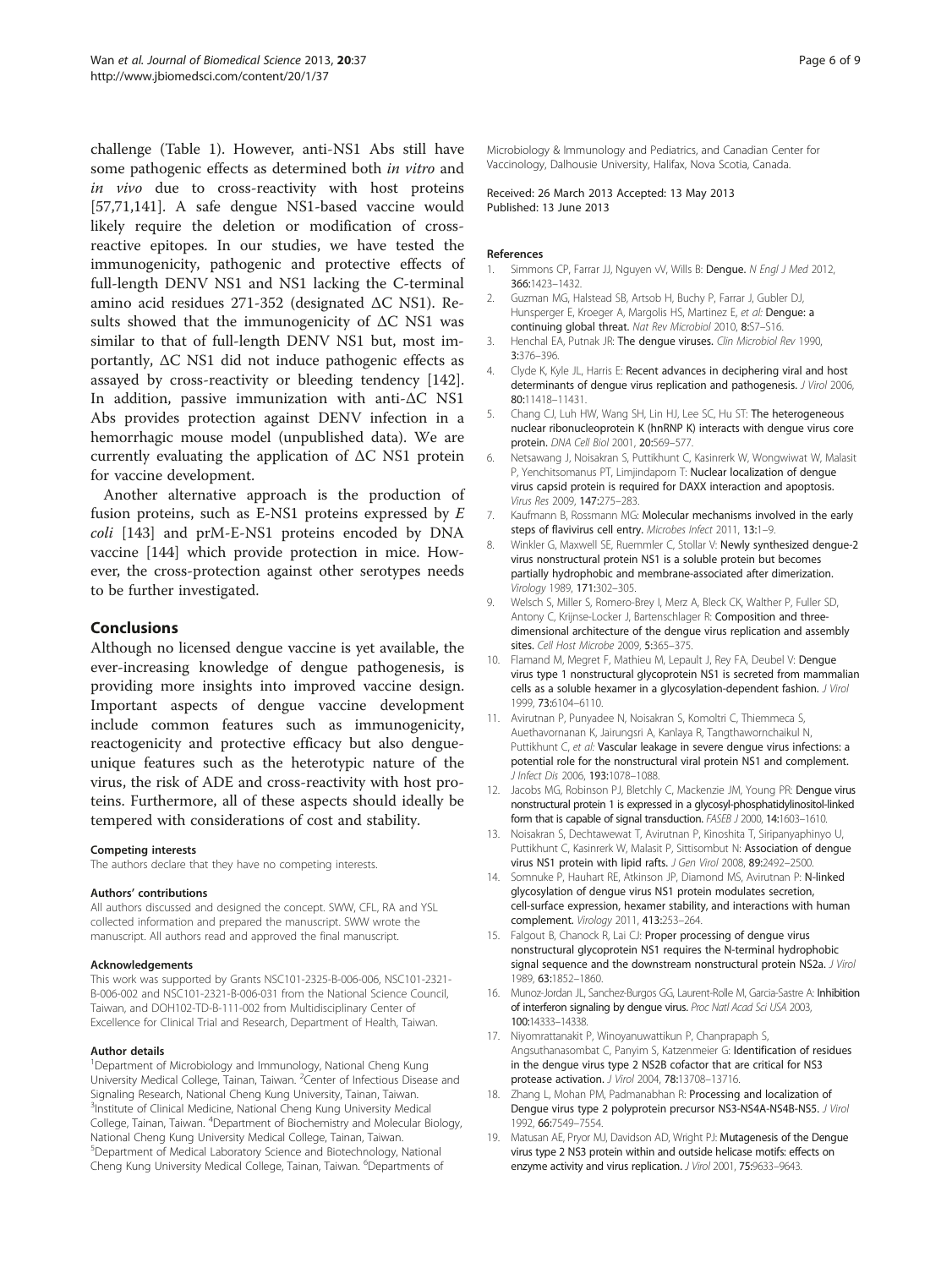- <span id="page-6-0"></span>20. Benarroch D, Selisko B, Locatelli GA, Maga G, Romette JL, Canard B: The RNA helicase, nucleotide 5′-triphosphatase, and RNA 5′-triphosphatase activities of Dengue virus protein NS3 are  $Mg^{2+}$ -dependent and require a functional Walker B motif in the helicase catalytic core. Virology 2004, 328:208–218.
- 21. Munoz-Jordan JL, Laurent-Rolle M, Ashour J, Martinez-Sobrido L, Ashok M, Lipkin WI, Garcia-Sastre A: Inhibition of alpha/beta interferon signaling by the NS4B protein of flaviviruses. J Virol 2005, 79:8004-8013.
- 22. Umareddy I, Chao A, Sampath A, Gu F, Vasudevan SG: Denque virus NS4B interacts with NS3 and dissociates it from single-stranded RNA. J Gen Virol 2006, 87:2605–2614.
- 23. Egloff MP, Decroly E, Malet H, Selisko B, Benarroch D, Ferron F, Canard B: Structural and functional analysis of methylation and 5′-RNA sequence requirements of short capped RNAs by the methyltransferase domain of dengue virus NS5. J Mol Biol 2007, 372:723–736.
- 24. Ackermann M, Padmanabhan R: De novo synthesis of RNA by the dengue virus RNA-dependent RNA polymerase exhibits temperature dependence at the initiation but not elongation phase. J Biol Chem 2001, 276:39926–39937.
- 25. Kittigul L, Pitakarnjanakul P, Sujirarat D, Siripanichgon K: The differences of clinical manifestations and laboratory findings in children and adults with dengue virus infection. J Clin Virol 2007, 39:76-81.
- 26. Gubler DJ: Dengue and dengue hemorrhagic fever. Clin Microbiol Rev 1998, 11:480–496.
- 27. Srikiatkhachorn A, Green S: Markers of dengue disease severity. Curr Top Microbiol Immunol 2009, 338:67–82.
- 28. Martina BE, Koraka P, Osterhaus AD: Dengue virus pathogenesis: an integrated view. Clin Microbiol Rev 2009, 22:564–581.
- 29. Bandyopadhyay S, Lum LC, Kroeger A: Classifying dengue: a review of the difficulties in using the WHO case classification for dengue haemorrhagic fever. Trop Med Int Health 2006, 11:1238–1255.
- 30. Murphy BR, Whitehead SS: Immune response to dengue virus and prospects for a vaccine. Annu Rev Immunol 2011, 29:587–619.
- 31. Barniol J, Gaczkowski R, Barbato EV, da Cunha RV, Salgado D, Martinez E, Segarra CS, Pleites Sandoval EB, Mishra A, Laksono IS, et al: Usefulness and applicability of the revised dengue case classification by disease: multi-centre study in 18 countries. BMC Infect Dis 2011, 11:106.
- 32. Lei HY, Yeh TM, Liu HS, Lin YS, Chen SH, Liu CC: Immunopathogenesis of dengue virus infection. J Biomed Sci 2001, 8:377-388.
- 33. Green S, Rothman A: Immunopathological mechanisms in dengue and dengue hemorrhagic fever. Curr Opin Infect Dis 2006, 19:429–436.
- 34. Whitehorn J, Simmons CP: The pathogenesis of dengue. Vaccine 2011, 29:7221–7228.
- 35. Yacoub S, Mongkolsapaya J, Screaton G: The pathogenesis of dengue. Curr Opin Infect Dis 2013, 26:284–289.
- 36. Guzman A, Isturiz RE: Update on the global spread of dengue. Int J Antimicrob Agents 2010, 36(Suppl 1):S40-S42.
- 37. Pandey BD, Morita K, Hasebe F, Parquet MC, Igarashi A: Molecular evolution, distribution and genetic relationship among the dengue 2 viruses isolated from different clinical severity. Southeast Asian J Trop Med Public Health 2000, 31:266–272.
- 38. Vaughn DW, Green S, Kalayanarooj S, Innis BL, Nimmannitya S, Suntayakorn S, Endy TP, Raengsakulrach B, Rothman AL, Ennis FA, Nisalak A: Dengue viremia titer, antibody response pattern, and virus serotype correlate with disease severity. J Infect Dis 2000, 181:2-9.
- 39. Cologna R, Rico-Hesse R: American genotype structures decrease dengue virus output from human monocytes and dendritic cells. J Virol 2003, 77:3929-3938.
- 40. Leitmeyer KC, Vaughn DW, Watts DM, Salas R, Villalobos I, de C, Ramos C, Rico-Hesse R: Dengue virus structural differences that correlate with pathogenesis. J Virol 1999, 73:4738–4747.
- 41. de Borba L, Strottmann DM, de Noronha L, Mason PW, Dos Santos CN: Synergistic interactions between the NS3(hel) and E proteins contribute to the virulence of dengue virus type 1. PLoS Negl Trop Dis 2012, 6:e1624.
- 42. Perng GC, Lei HY, Lin YS, Chokephaibulkit K: Dengue vaccines: challenge and confrontation. World J of Vaccines 2011, 1:109-130.
- 43. Halstead SB: Neutralization and antibody-dependent enhancement of dengue viruses. Adv Virus Res 2003, 60:421–467.
- 44. Huang KJ, Yang YC, Lin YS, Huang JH, Liu HS, Yeh TM, Chen SH, Liu CC, Lei HY: The dual-specific binding of dengue virus and target cells for the antibody-dependent enhancement of dengue virus infection. J Immunol 2006, 176:2825–2832.
- 45. Ubol S, Phuklia W, Kalayanarooj S, Modhiran N: Mechanisms of immune evasion induced by a complex of dengue virus and preexisting enhancing antibodies. J Infect Dis 2010, 201:923-935.
- 46. Ubol S, Halstead SB: How innate immune mechanisms contribute to antibodyenhanced viral infections. Clin Vaccine Immunol 2010, 17:1829–1835.
- 47. Halstead SB, Mahalingam S, Marovich MA, Ubol S, Mosser DM: Intrinsic antibody-dependent enhancement of microbial infection in macrophages: disease regulation by immune complexes. Lancet Infect Dis 2010, 10:712–722.
- 48. Selin LK, Varga SM, Wong IC, Welsh RM: Protective heterologous antiviral immunity and enhanced immunopathogenesis mediated by memory T cell populations. J Exp Med 1998, 188:1705–1715.
- 49. Mongkolsapaya J, Dejnirattisai W, Xu XN, Vasanawathana S, Tangthawornchaikul N, Chairunsri A, Sawasdivorn S, Duangchinda T, Dong T, Rowland-Jones S, Yenchitsomanus PT, McMichael A, Malasit P, Screaton G: Original antigenic sin and apoptosis in the pathogenesis of dengue hemorrhagic fever. Nat Med 2003, 9:921–927.
- Kurane I, Innis BL, Nimmannitya S, Nisalak A, Meager A, Janus J, Ennis FA: Activation of T lymphocytes in dengue virus infections. High levels of soluble interleukin 2 receptor, soluble CD4, soluble CD8, interleukin 2, and interferon-gamma in sera of children with dengue. J Clin Invest 1991, 88:1473–1480.
- 51. Mangada MM, Rothman AL: Altered cytokine responses of denguespecific CD4<sup>+</sup> T cells to heterologous serotypes. J Immunol 2005, 175:2676–2683.
- 52. Hatch S, Endy TP, Thomas S, Mathew A, Potts J, Pazoles P, Libraty DH, Gibbons R, Rothman AL: Intracellular cytokine production by dengue virus-specific T cells correlates with subclinical secondary infection. J Infect Dis 2011, 203:1282-1291.
- 53. Malavige GN, Huang LC, Salimi M, Gomes L, Jayaratne SD, Ogg GS: Cellular and cytokine correlates of severe dengue infection. PLoS One 2012, 7:e50387.
- 54. Gagnon SJ, Ennis FA, Rothman AL: Bystander target cell lysis and cytokine production by dengue virus-specific human CD4(+) cytotoxic Tlymphocyte clones. J Virol 1999, 73:3623–3629.
- 55. Rothman AL: Immunity to dengue virus: a tale of original antigenic sin and tropical cytokine storms. Nat Rev Immunol 2011, 11:532–543.
- 56. Espada-Murao LA, Morita K: Dengue and soluble mediators of the innate immune system. Trop Med Health 2011, 39:53-62.
- 57. Wan SW, Lin CF, Yeh TM, Liu CC, Liu HS, Wang S, Ling P, Anderson R, Lei HY, Lin YS: Autoimmunity in dengue pathogenesis. J Formos Med Assoc 2013, 112:3–11.
- 58. Anderson R, Wang S, Osiowy C, Issekutz AC: Activation of endothelial cells via antibody-enhanced dengue virus infection of peripheral blood monocytes. J Virol 1997, 71:4226–4232.
- 59. King CA, Anderson R, Marshall JS: Dengue virus selectively induces human mast cell chemokine production. J Virol 2002, 76:8408–8419.
- 60. Juffrie M, van Der Meer GM, Hack CE, Haasnoot K, Sutaryo J, Veerman AJ, Thijs LG: Inflammatory mediators in dengue virus infection in children: interleukin-8 and its relationship to neutrophil degranulation. Infect Immun 2000, 68:702–707.
- 61. Nascimento EJ, Silva AM, Cordeiro MT, Brito CA, Gil LH, Braga-Neto U, Marques ET: Alternative complement pathway deregulation is correlated with dengue severity. PLoS One 2009, 4:e6782.
- 62. Avirutnan P, Malasit P, Seliger B, Bhakdi S, Husmann M: Dengue virus infection of human endothelial cells leads to chemokine production, complement activation, and apoptosis. J Immunol 1998, 161:6338-6346.
- 63. Lin CF, Lei HY, Liu CC, Liu HS, Yeh TM, Wang ST, Yang TI, Sheu FC, Kuo CF, Lin YS: Generation of IgM anti-platelet autoantibody in dengue patients. J Med Virol 2001, 63:143–149.
- Saito M, Oishi K, Inoue S, Dimaano EM, Alera MT, Robles AM, Estrella BD Jr, Kumatori A, Moji K, Alonzo MT, et al: Association of increased plateletassociated immunoglobulins with thrombocytopenia and the severity of disease in secondary dengue virus infections. Clin Exp Immunol 2004, 138:299–303.
- 65. Oishi K, Inoue S, Cinco MT, Dimaano EM, Alera MT, Alfon JA, Abanes F, Cruz DJ, Matias RR, Matsuura H, et al: Correlation between increased plateletassociated IgG and thrombocytopenia in secondary dengue virus infections. J Med Virol 2003, 71:259–264.
- 66. Falconar AK: The dengue virus nonstructural-1 protein (NS1) generates antibodies to common epitopes on human blood clotting, integrin/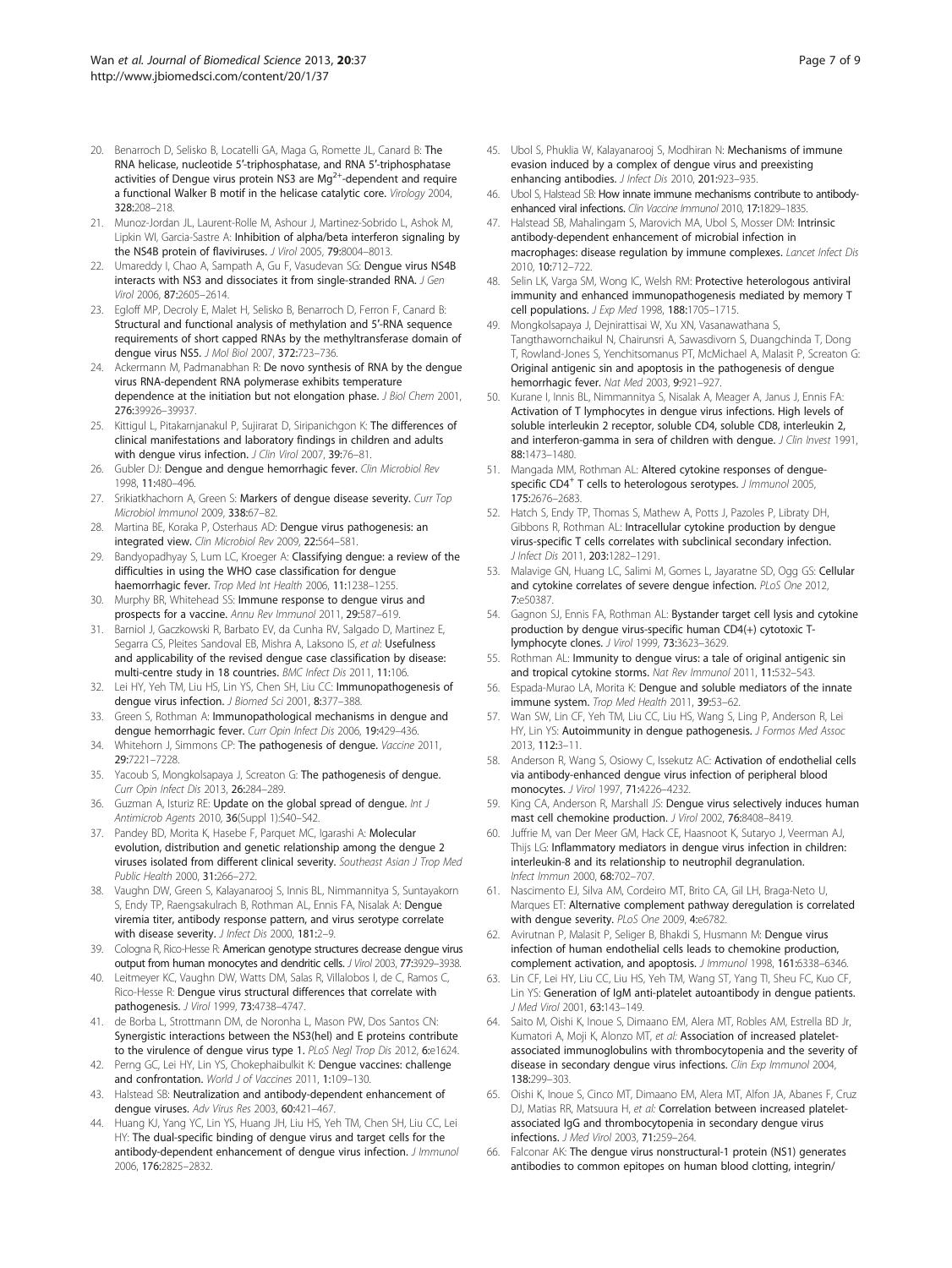<span id="page-7-0"></span>adhesin proteins and binds to human endothelial cells: potential implications in haemorrhagic fever pathogenesis. Arch Virol 1997, 142:897–916.

- 67. Lin CF, Lei HY, Shiau AL, Liu CC, Liu HS, Yeh TM, Chen SH, Lin YS: Antibodies from dengue patient sera cross-react with endothelial cells and induce damage. J Med Virol 2003, 69:82–90.
- 68. Falconar AK: Antibody responses are generated to immunodominant ELK/KLE-type motifs on the nonstructural-1 glycoprotein during live dengue virus infections in mice and humans: implications for diagnosis, pathogenesis, and vaccine design. Clin Vaccine Immunol 2007, 14:493–504.
- 69. Markoff LJ, Innis BL, Houghten R, Henchal LS: Development of crossreactive antibodies to plasminogen during the immune response to dengue virus infection. J Infect Dis 1991, 164:294–301.
- 70. Chungue E, Poli L, Roche C, Gestas P, Glaziou P, Markoff LJ: Correlation between detection of plasminogen cross-reactive antibodies and hemorrhage in dengue virus infection. J Infect Dis 1994, 170:1304-1307.
- 71. Lin YS, Yeh TM, Lin CF, Wan SW, Chuang YC, Hsu TK, Liu HS, Liu CC, Anderson R, Lei HY: Molecular mimicry between virus and host and its implications for dengue disease pathogenesis. Exp Biol Med (Maywood) 2011, 236:515–523.
- 72. Chuang YC, Lin YS, Liu CC, Liu HS, Liao SH, Shi MD, Lei HY, Yeh TM: Factors contributing to the disturbance of coagulation and fibrinolysis in dengue virus infection. J Formos Med Assoc 2013, 112:12-17
- 73. Rothman AL: Dengue: defining protective versus pathologic immunity. J Clin Invest 2004, 113:946–951.
- 74. van der Schaar HM, Wilschut JC, Smit JM: Role of antibodies in controlling dengue virus infection. Immunobiology 2009, 214:613–629.
- 75. Wahala WM, Silva AM: The human antibody response to dengue virus infection. Viruses 2011, 3:2374–2395.
- 76. Kaufman BM, Summers PL, Dubois DR, Eckels KH: Monoclonal antibodies against dengue 2 virus E-glycoprotein protect mice against lethal dengue infection. Am J Trop Med Hyg 1987, 36:427-434.
- 77. Schlesinger JJ, Brandriss MW, Walsh EE: Protection of mice against dengue 2 virus encephalitis by immunization with the dengue 2 virus nonstructural glycoprotein NS1. J Gen Virol 1987, 68(Pt 3):853–857.
- 78. Kaufman BM, Summers PL, Dubois DR, Cohen WH, Gentry MK, Timchak RL, Burke DS, Eckels KH: Monoclonal antibodies for dengue virus prM glycoprotein protect mice against lethal dengue infection. Am J Trop Med Hyg 1989, 41:576–580.
- 79. Duangchinda T, Dejnirattisai W, Vasanawathana S, Limpitikul W, Tangthawornchaikul N, Malasit P, Mongkolsapaya J, Screaton G: Immunodominant T-cell responses to dengue virus NS3 are associated with DHF. Proc Natl Acad Sci U S A 2010, 107:16922–16927.
- 80. An J, Zhou DS, Zhang JL, Morida H, Wang JL, Yasui K: Dengue-specific CD8 + T cells have both protective and pathogenic roles in dengue virus infection. Immunol Lett 2004, 95:167–174.
- 81. Yauch LE, Zellweger RM, Kotturi MF, Qutubuddin A, Sidney J, Peters B, Prestwood TR, Sette A, Shresta S: A protective role for dengue virusspecific CD8<sup>+</sup> T cells. *J Immunol* 2009, 182:4865-4873.
- 82. Gil L, Lopez C, Lazo L, Valdes I, Marcos E, Alonso R, Gambe A, Martin J, Romero Y, Guzman MG, et al: Recombinant nucleocapsid-like particles from dengue-2 virus induce protective  $CD4^+$  and  $CD8^+$  cells against viral encephalitis in mice. Int Immunol 2009, 21:1175–1183.
- 83. Gil L, Lopez C, Blanco A, Lazo L, Martin J, Valdes I, Romero Y, Figueroa Y, Guillen G, Hermida L: The cellular immune response plays an important role in protecting against dengue virus in the mouse encephalitis model. Viral Immunol 2009, 22:23–30.
- 84. Zompi S, Santich BH, Beatty PR, Harris E: Protection from secondary dengue virus infection in a mouse model reveals the role of serotype cross-reactive B and T cells. J Immunol 2012, 188:404–416.
- 85. Zompi S, Montoya M, Pohl MO, Balmaseda A, Harris E: Dominant crossreactive B cell response during secondary acute dengue virus infection in humans. PLoS Negl Trop Dis 2012, 6:e1568.
- 86. Whitehead SS, Blaney JE, Durbin AP, Murphy BR: Prospects for a dengue virus vaccine. Nat Rev Microbiol 2007, 5:518–528.
- 87. Thomas SJ, Endy TP: Critical issues in dengue vaccine development. Curr Opin Infect Dis 2011, 24:442–450.
- 88. Cassetti MC, Durbin A, Harris E, Rico-Hesse R, Roehrig J, Rothman A, Whitehead S, Natarajan R, Laughlin C: Report of an NIAID workshop on dengue animal models. Vaccine 2010, 28:4229–4234.
- 89. Yauch LE, Shresta S: Mouse models of dengue virus infection and disease. Antiviral Res 2008, 80:87–93.
- 90. Zompi S, Harris E: Animal models of dengue virus infection. Viruses 2012, 4:62–82.
- 91. Blaney JE Jr, Sathe NS, Hanson CT, Firestone CY, Murphy BR, Whitehead SS: Vaccine candidates for dengue virus type 1 (DEN1) generated by replacement of the structural genes of rDEN4 and rDEN4Delta30 with those of DEN1. Virol J 2007, 4:23.
- 92. Brewoo JN, Kinney RM, Powell TD, Arguello JJ, Silengo SJ, Partidos CD, Huang CY, Stinchcomb DT, Osorio JE: Immunogenicity and efficacy of chimeric dengue vaccine (DENVax) formulations in interferon-deficient AG129 mice. Vaccine 2012, 30:1513–1520.
- 93. Murrell S, Wu SC, Butler M: Review of dengue virus and the development of a vaccine. Biotechnol Adv 2011, 29:239–247.
- 94. Monath TP: Treatment of yellow fever. Antiviral Res 2008, 78:116-124.
- 95. Eckels KH, Dubois DR, Putnak R, Vaughn DW, Innis BL, Henchal EA, Hoke CH Jr: Modification of dengue virus strains by passage in primary dog kidney cells: preparation of candidate vaccines and immunization of monkeys. Am J Trop Med Hyg 2003, 69:12-16.
- 96. Bhamarapravati N, Sutee Y: Live attenuated tetravalent dengue vaccine. Vaccine 2000, 18(Suppl 2):44–47.
- 97. Sun W, Edelman R, Kanesa-Thasan N, Eckels KH, Putnak JR, King AD, Houng HS, Tang D, Scherer JM, Hoke CH Jr, Innis BL: Vaccination of human volunteers with monovalent and tetravalent live-attenuated dengue vaccine candidates. Am J Trop Med Hyg 2003, 69:24–31.
- 98. Sabchareon A, Lang J, Chanthavanich P, Yoksan S, Forrat R, Attanath P, Sirivichayakul C, Pengsaa K, Pojjaroen-Anant C, Chokejindachai W, et al: Safety and immunogenicity of tetravalent live-attenuated dengue vaccines in Thai adult volunteers: role of serotype concentration, ratio, and multiple doses. Am J Trop Med Hyg 2002, 66:264-272.
- 99. Sabchareon A, Lang J, Chanthavanich P, Yoksan S, Forrat R, Attanath P, Sirivichayakul C, Pengsaa K, Pojjaroen-Anant C, Chambonneau L, et al: Safety and immunogenicity of a three dose regimen of two tetravalent live-attenuated dengue vaccines in five- to twelve-year-old Thai children. Pediatr Infect Dis J 2004, 23:99–109.
- 100. Sanchez V, Gimenez S, Tomlinson B, Chan PK, Thomas GN, Forrat R, Chambonneau L, Deauvieau F, Lang J, Guy B: Innate and adaptive cellular immunity in flavivirus-naive human recipients of a live-attenuated dengue serotype 3 vaccine produced in Vero cells (VDV3). Vaccine 2006, 24:4914–4926.
- 101. Thomas SJ, Eckels KH, Carletti I, De La Barrera R, Dessy F, Fernandez S, Putnak R, Toussaint JF, Sun W, Bauer K, et al: A phase II, randomized, safety and immunogenicity study of a re-derived, live-attenuated dengue virus vaccine in healthy adults. Am J Trop Med Hyg 2013, 88:73–88.
- 102. Men R, Bray M, Clark D, Chanock RM, Lai CJ: Dengue type 4 virus mutants containing deletions in the 3′ noncoding region of the RNA genome: analysis of growth restriction in cell culture and altered viremia pattern and immunogenicity in rhesus monkeys. J Virol 1996, 70:3930–3937.
- 103. McArthur JH, Durbin AP, Marron JA, Wanionek KA, Thumar B, Pierro DJ, Schmidt AC, Blaney JE Jr, Murphy BR, Whitehead SS: Phase I clinical evaluation of rDEN4Delta30-200,201: a live attenuated dengue 4 vaccine candidate designed for decreased hepatotoxicity. Am J Trop Med Hyg 2008, 79:678–684.
- 104. Whitehead SS, Falgout B, Hanley KA, Blaney JE Jr, Markoff L Jr, Murphy BR: A live, attenuated dengue virus type 1 vaccine candidate with a 30 nucleotide deletion in the 3′ untranslated region is highly attenuated and immunogenic in monkeys. J Virol 2003, 77:1653-1657
- 105. Blaney JE Jr, Hanson CT, Hanley KA, Murphy BR, Whitehead SS: Vaccine candidates derived from a novel infectious cDNA clone of an American genotype dengue virus type 2. BMC Infect Dis 2004, 4:39.
- 106. Blaney JE Jr, Hanson CT, Firestone CY, Hanley KA, Murphy BR, Whitehead SS: Genetically modified, live attenuated dengue virus type 3 vaccine candidates. Am J Trop Med Hyg 2004, 71:811–821.
- 107. Durbin AP, Kirkpatrick BD, Pierce KK, Schmidt AC, Whitehead SS: Development and clinical evaluation of multiple investigational monovalent DENV vaccines to identify components for inclusion in a live attenuated tetravalent DENV vaccine. Vaccine 2011, 29:7242–7250.
- 108. Barrett AD, Monath TP, Barban V, Niedrig M, Teuwen DE: 17D yellow fever vaccines: new insights. A report of a workshop held during the World Congress on medicine and health in the tropics, Marseille, France, Monday 12 September 2005. Vaccine 2007, 25:2758–2765.